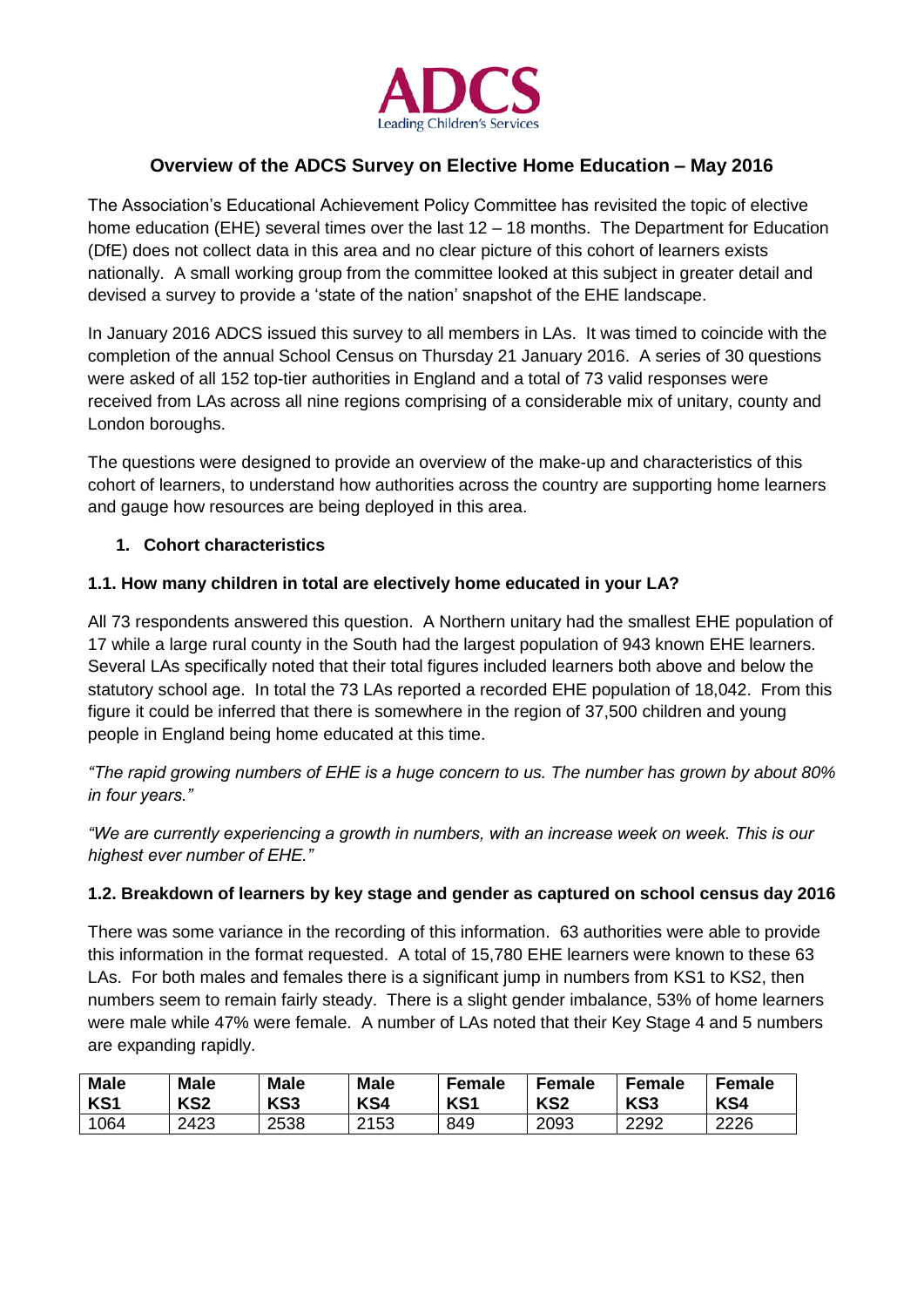

| <b>All Key Stage 1</b> | <b>All Key Stage 2</b> | <b>All Key Stage 3</b> | <b>All Key Stage 4</b> |
|------------------------|------------------------|------------------------|------------------------|
| 1913                   | 4516                   | 4830                   | 4379                   |

Please note the above numbers do not add up to 15,780. This is because a small number of LAs expressly highlighted that they knew of some early years / reception age pupils as well as older learners, too. Others reported that the exact age of a small number of EHE learners in their area remains unknown.

*"A significant number of our students continue to be year 11, currently 18% of the total EHE population. Significant numbers of these become EHE at the end of year 10 and into year 11. This is a concern to us in terms of challenges for EHE parents to arrange exams, limitations of post 16 access to college with no qualifications and high risk of becoming NEET."* 

#### **1.3. Any additional information about the characteristics of this cohort e.g. ethnicity?**

50 separate responses were received to this question and the level of detail provided by LAs varied greatly. Some authorities reported they do not record this information while others provided a very comprehensive breakdown of the local cohort by the main categories of ethnicity. Overall White British (WBRI) was the most common group recorded, Gypsy Roma Travellers (GRT) and White Irish Travellers (WIRT) were also frequently mentioned though numbers are proportionally much lower than WBRI. It is worth noting that all responding authorities disclosed that a proportion of parents had chosen not to share ethnicity information with them - a large rural authority in the South noted that this was the case for over 50% of EHE learners known to them, for example.

A unitary LA in the North West noted that around a third of its EHE population was of GRT heritage while a unitary in the South noted that 23% of its EHE population was GRT.

#### **1.4. Most common reason(s) given by parents / carers for choosing to home educate, as captured on school census day**

69 respondents answered this question. From the list of six options provided, philosophical or lifestyle reasons was cited by 15 LAs, 10 LAs reported the most common reason was 'unknown,' as parents had chosen not to share this information with them. 35 respondents (or 50% of responding LAs) selected 'other' and provided additional information.

Many authorities reported that parents feel they can meet their child's educational needs better at home, a general dissatisfaction with the school system was also noted, at times this related to bullying or SEND but this was not always the case. Anxiety, school phobia, emotional or behavioural difficulties and the use of EHE as a short term intervention were all mentioned multiple times by multiple LAs.

Several LAs reported knowing that children in their area were being educated at home to avoid exclusion or non-attendance penalties, several LAs also reported children were being educated at home whilst waiting for a place at their preferred school.

Home educators from traveller communities most commonly state cultural reasons for choosing to home educate.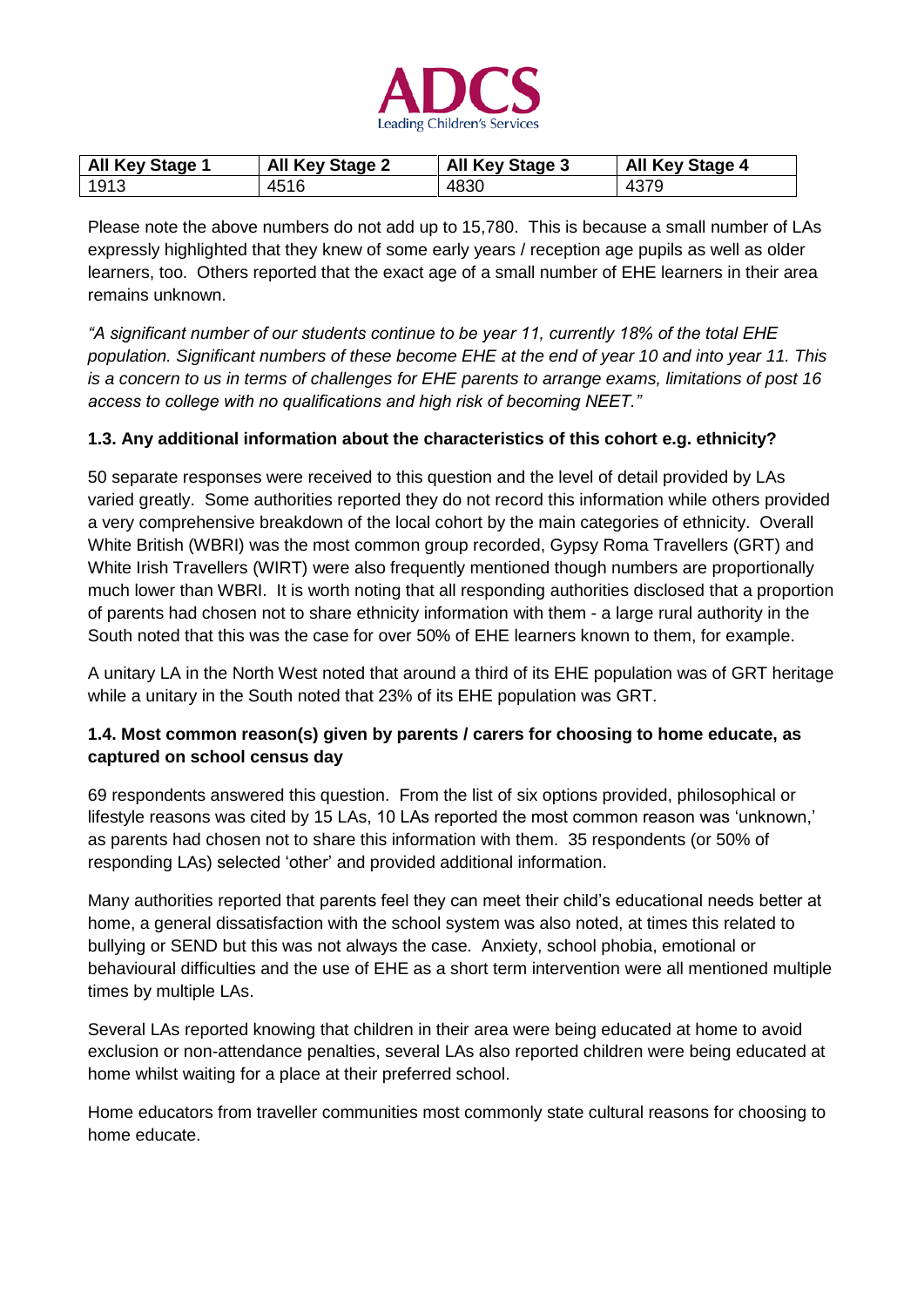

*"The numbers of EHE pupils is increasing yearly. This year since September 2015 there have been 39 new families to EHE within the authority. The LA has also assisted some EHE families to gain school places where requested and there have been instances of young people moving to EHE from schools for reasons such as school place not available and will EHE until a place within a chosen school is available. This causes pressure on the service that is not necessary and takes away a vital resource dealing with families who have chosen EHE appropriately."* 

*"Increasingly, there are unresolved issues usually related to dissatisfaction with the school and academy response to children's anxiety levels, poor self-esteem or behavioural concerns."*

*"Variety of predominant reasons. Mainly risk of permanent exclusion, bullying, parental choice, dissatisfaction with school system. Also used as respite for medical illness and to avoid attendance prosecution."*

*"This data is not recorded as there is no national list of reasons for EHE to measure against. A family may cite bullying as a reason, but LA Officers have no way to validate if the parental perception of bullying matches the definition of bullying. As EHE generally requires a letter from parents to withdraw a child from school, the only reason that LA Officers can evidence is 'Parental Choice'. The range of reasons for EHE is wider than the options suggested in the drop-down list here. Examples include: a family may be about to move area in October; a family dissatisfied with the academies agenda, or family believing that summer-born children are too young for education."*

### **1.5. Percentage of EHE learners with a statement of SEN or an EHC plan on school census day?**

71 respondents answered this question. Three LAs (or 4%) said none of their EHE learners had a statement of need, 64 LAs (or 90% of respondents) said up to 10% of EHE learners had a statement of need and four LAs (or  $6\%$ ) said  $11 - 20\%$  of their total EHE population had a statement of need.

*"There are an increasing number of KS4 students becoming home educated - close to 50 students since September 2015 - the highest recorded to date. There has also been an increase in the numbers of extremely vulnerable students at all key stages. Many of these students do not have a statement or EHCP but still have significant needs."*

## **1.6. Percentage of EHE learners eligible for free school meals (if known) on school census day?**

58 LAs answered this question; of this number 37 (or 64%) did not know how many learners were eligible for free school meals (FSMs). There is no reliable way of determining this information at this time and authorities may only become aware of eligibility if the child had previously attended school at some stage.

Of the 21 who were able to provide this information two authorities said none of their home learners were eligible for FSMs, two LAs said 1 – 10% of their total EHE cohort; seven LAs said 11 – 20%; two said 21 – 30%; six said 31 – 40%; one said 41 – 50% and another said 51 – 60% of EHE learners were eligible for FSMs.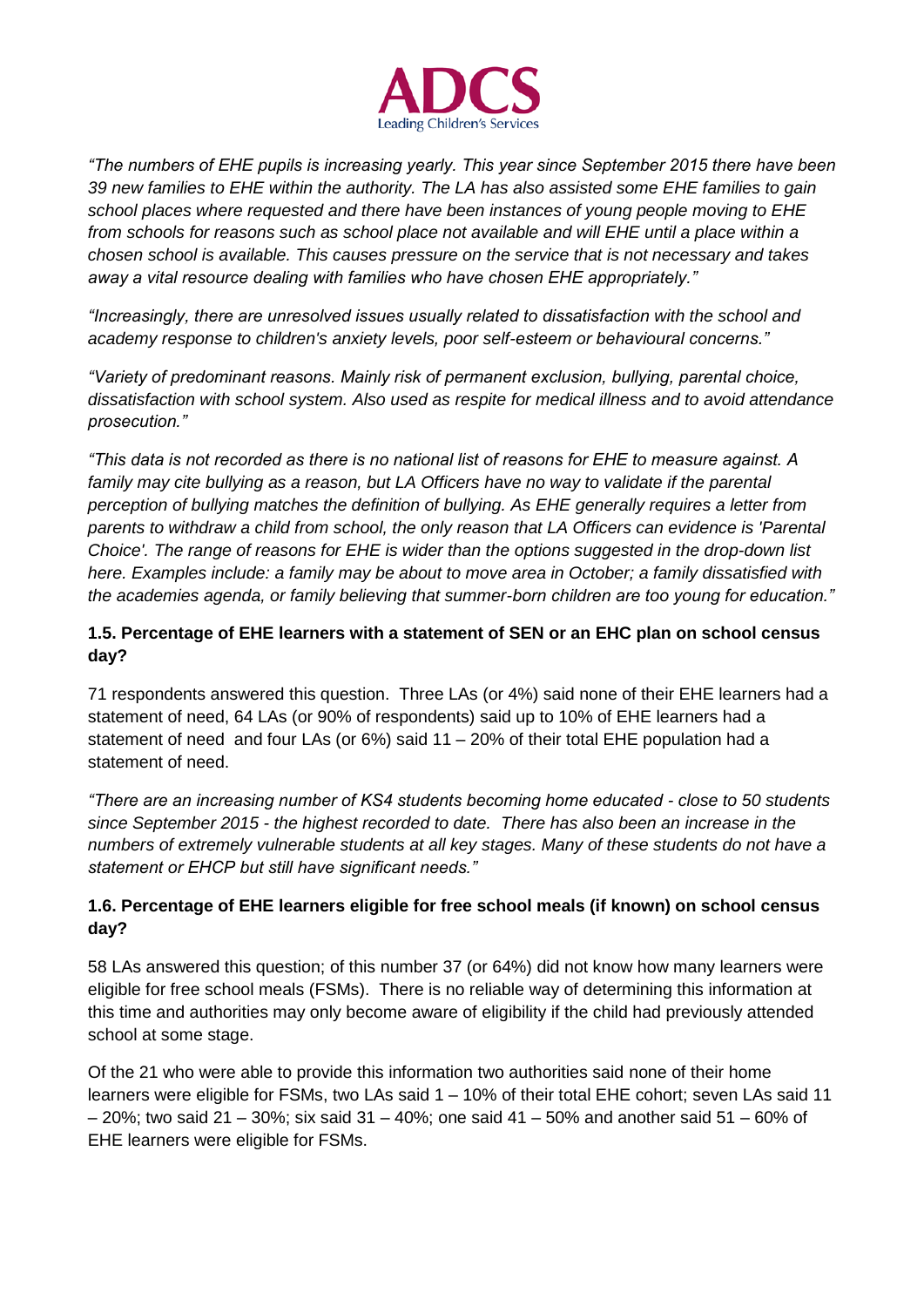

### **1.7. Does your authority contact parents / carers to request a home visit or a meeting in a neutral venue in order to discuss the education arrangements in place for their child?**

Of the 72 respondents that answered this question, 71 (or 99%) of LAs requested, and undertook wherever possible, home visits, only one LA did not.

*"We check with our Multi-Agency Safeguarding Hub whether any new referrals are known to Children's Social Care prior to contacting parents / carers for visits."*

### **1.8. If yes, what percentage of families agree to a home visit by local authority officers?**

Of the 71 LAs that carry out home visits, 23 (or 32%) said 81 – 90% of families engaged while 20 authorities (or 28%) said 91 – 100% of EHE families engaged with education or welfare officers. Eight authorities reported 50% or less of their EHE families agreed to a home visit.

*"It is very hard to reconcile parents being prosecuted and fined for taking their children on a holiday [in term time] when parents are able to home educate with no statutory powers by the LA to know who is doing it and how well."*

*"Parents who don't want a home visit, will meet our EHE officer at the Civic Centre library or café."*

## **1.9. What is the percentage of families who refuse direct access but provide evidence in other ways e.g. a report, samples of work, independent home tutor report or other appropriate source?**

70 LAs answered this question. 50 authorities said less than 30% of families refusing a home visit provided samples of work or a report from an independent tutor to evidence the provision of a suitable educational experience at home.

*"The laws on EHE lack precision and do not allow EHE monitoring to be effective. It is too easy for parents to simply refuse to provide evidence of what their educational provision is. We are unable to verify what is going on even when we have suspicions that little or no education is taking place."* 

### **1.10. What percentage of children are present at the meeting the local authority holds with parents?**

66 responses were received to this question and 12 LAs (or 18%) reported that they did not hold this information. 32 authorities reported that in 80% or more of cases children and young people were present during their welfare visit.

*"We have significant concerns about the nature of existing guidance and the degree to which children can become invisible despite our attempts at intervention."*

*"Revisiting consideration of a mandatory registration scheme would assist local authorities and the DCS in ensuring all children are safe, accounted for and their educational and developmental needs are being appropriately met. There are too many occasions where EHE is used to mask or avoid addressing underlying issues for a child – how can we be sure under current regulations that their voice is being heard and their wishes understood?"*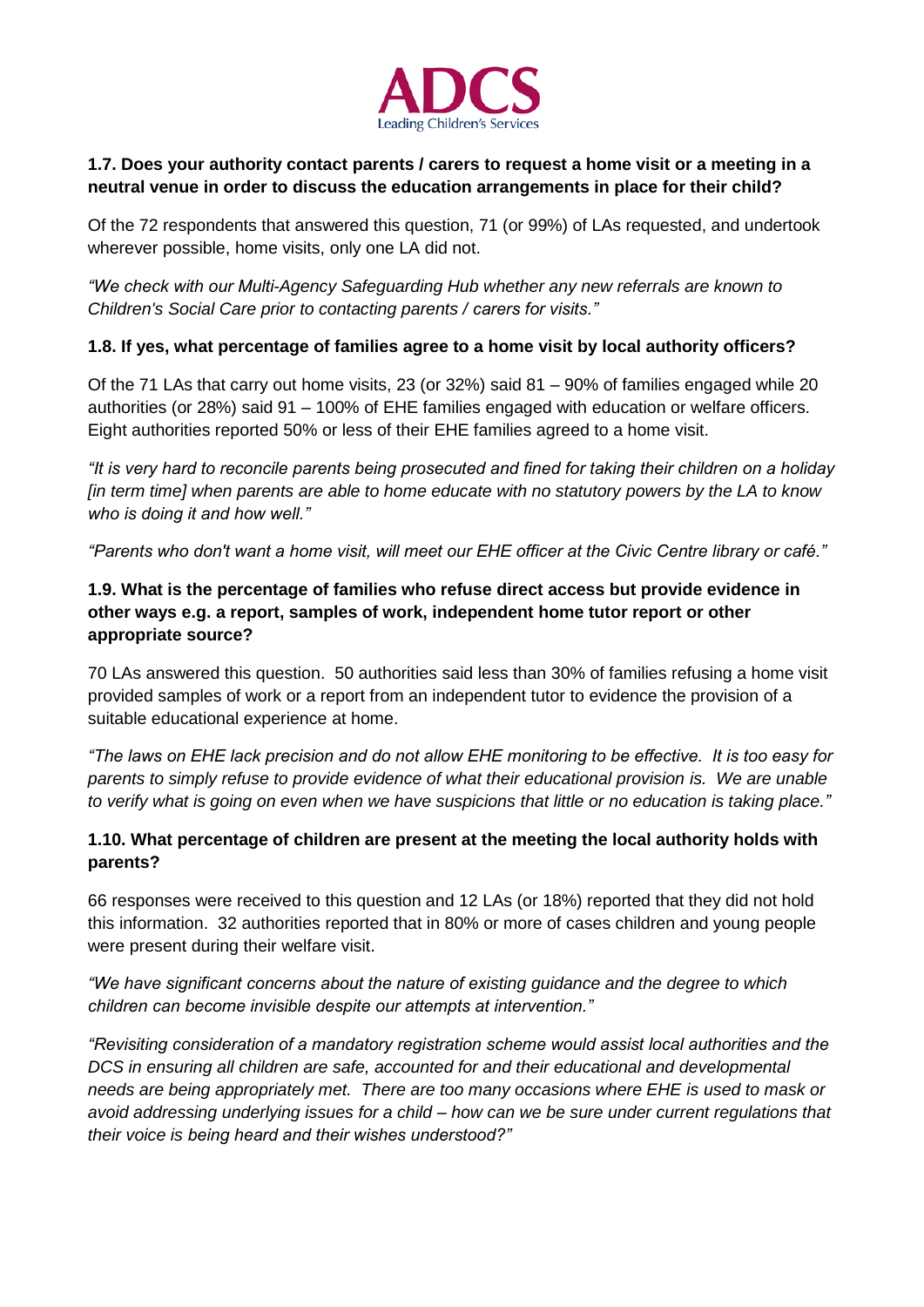

# **2. Supporting EHE families**

### **2.1. Does your authority provide support for EHE learners to undertake exams? If yes, what support is on offer to learners?**

Of the 72 responses to this question, 39 LAs (or 54%) provided exam support and 33 (or 46%) did not.

49 respondents provided additional information about the advice and support provided to EHE families, this includes:

- Advice about contacting exam boards, where to sit exams, college placements etc via phone, email, in person, online via a website or a LA produced booklet
- Promotion of the DfE college offer and support to use DfE funding with Nova accredited training providers
- Exam centres
- Financial contribution towards the cost of sitting exams
- Provision of invigilation for exams
- One LA has commissioned a local college to provide support service for EHE families with a requirement that students undertake a minimum of five GCSEs.

*"The DfE funding stream for college entry is a useful and supportive move. It is hoped that this is sustainable in the long term. It would be enhanced by access to a 'support fund' for the small number of EHE students who, if in school, would be eligible for free school meals and transport."*

## **2.2. Do you hold a list of schools or FE colleges which allow EHE learners to undertake exams there?**

69 respondents completed this question, 29 LAs (or 42%) hold a list while 40 (or 58%) do not.

### **2.3. Do any schools or FE colleges in the authority provide support for EHE pupils in controlled assessments?**

64 responses were received to this question, of this number 10 LAs (or 16%) are aware of local schools and FE colleges supporting EHE learners to sit controlled assessments while 54 (or 84%) said they were not aware of this support on offer in their area.

### **2.4. How many pupils or learners are known to have sat formal exams in the 2014/15 academic year?**

Of the 67 responses to this question 41 reported that they do not hold or record this information, those who provided a figure often noted that they could not be sure this was accurate as officers rely solely on parental disclosure. Numbers of known exam entrants in individual areas ranged from one to 27 in 2014/15. In the latter case the LA has a known EHE population of 517; this included 160 learners studying at Key Stage 4 (GCSE level).

*"Only two children that we know of as neither the parent, or the school or FE college who accepts external candidates, are obliged to inform the LA."*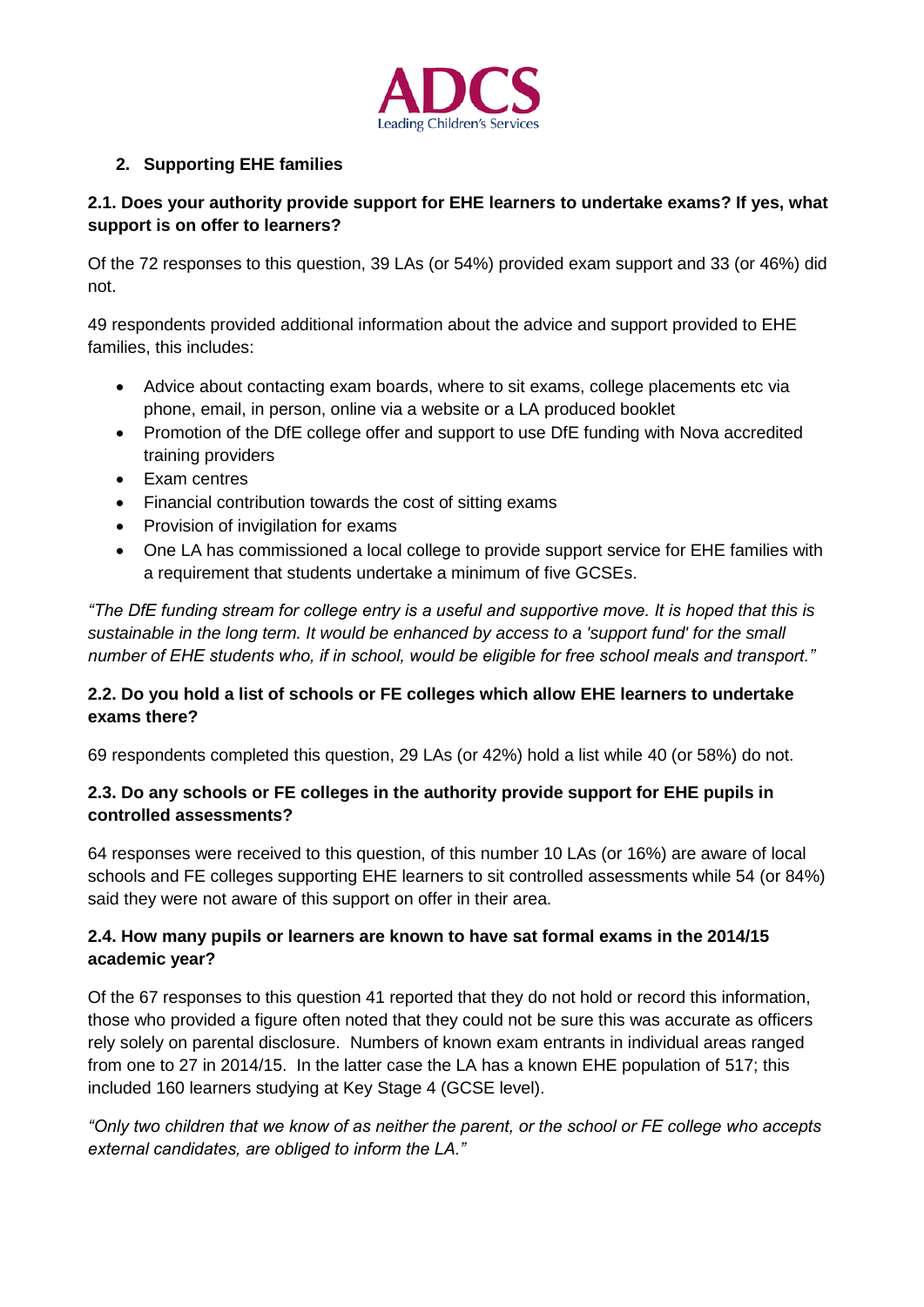

*"We have experienced a sustained upward trend in EHE referrals since 2012. The majority of new referrals within each academic year are Year 9, 10 & 11 students. The overwhelming majority of students return to formal educational provision for post 16."*

## **2.5. Where families that home educate move to another LA do you have a policy to enable information to be shared with the new LA?**

71 answers were received to this question, 64 (or 90%) reported that they did have such a policy in place, the remaining seven (or 10%) did not.

*"In the academic year 2014-15 there were 90 new cases opened as EHE. 59 referrals were made via other agencies (not parents voluntarily informing) including health; supplementary schools; neighbours / members of the public; MASH; and other boroughs. 42 of these referrals were investigated and opened as EHE."*

*"On receipt of information regarding an EHE pupil, we aim to home visit within 3 months (usually*  within 6 weeks). We then make a further visit within 6 months to ensure everything is going well *and then we undertake a minimum of yearly visit once EHE is established. A written report is provided to the family to confirm suitable education."*

# **3. Ensuring learners are safe and receiving a suitable education**

### **3.1. How many school attendance notices were issued by the LA in relation of EHE in 2014/15?**

Of the 69 authorities answering this question, 41 reported that they had not issued any notices at all in the last full academic year. Within this number several authorities reported that while they had not formally pursued a notice they had actively discussed the possibility of taking this course of action or had even gone as far as starting the legal process only for the family to subsequently produce the necessary evidence. In the remaining 28 authorities the volume and frequency of notices varied quite significantly from a single notice up to 28. Again, some additional commentary was provided by respondents:

- A LA in the East Midlands issued seven notices for five families in 2014/15
- An authority in the South West issued two notices in 2014/15 but noted that as of school census day eight have been issued in the current academic year
- A London borough issued five notices, four went to Stage 1 and one to Stage 2.

*"When an Adviser visits and the education is assessed as unsatisfactory we refer to Family Service and the Fair Access Team who work with the schools, parents and young person to secure a school place. This explains why we do not have any attendance notices related to EHE in [county authority]."*

### **3.2. How many of these notices resulted in the child returning to school?**

Again the picture was mixed and the commentary provided by respondents illustrates this:

 Neither of the two notices issued in a London borough resulted in the children returning to mainstream schooling. In the first instance the parents cooperated with EHE process and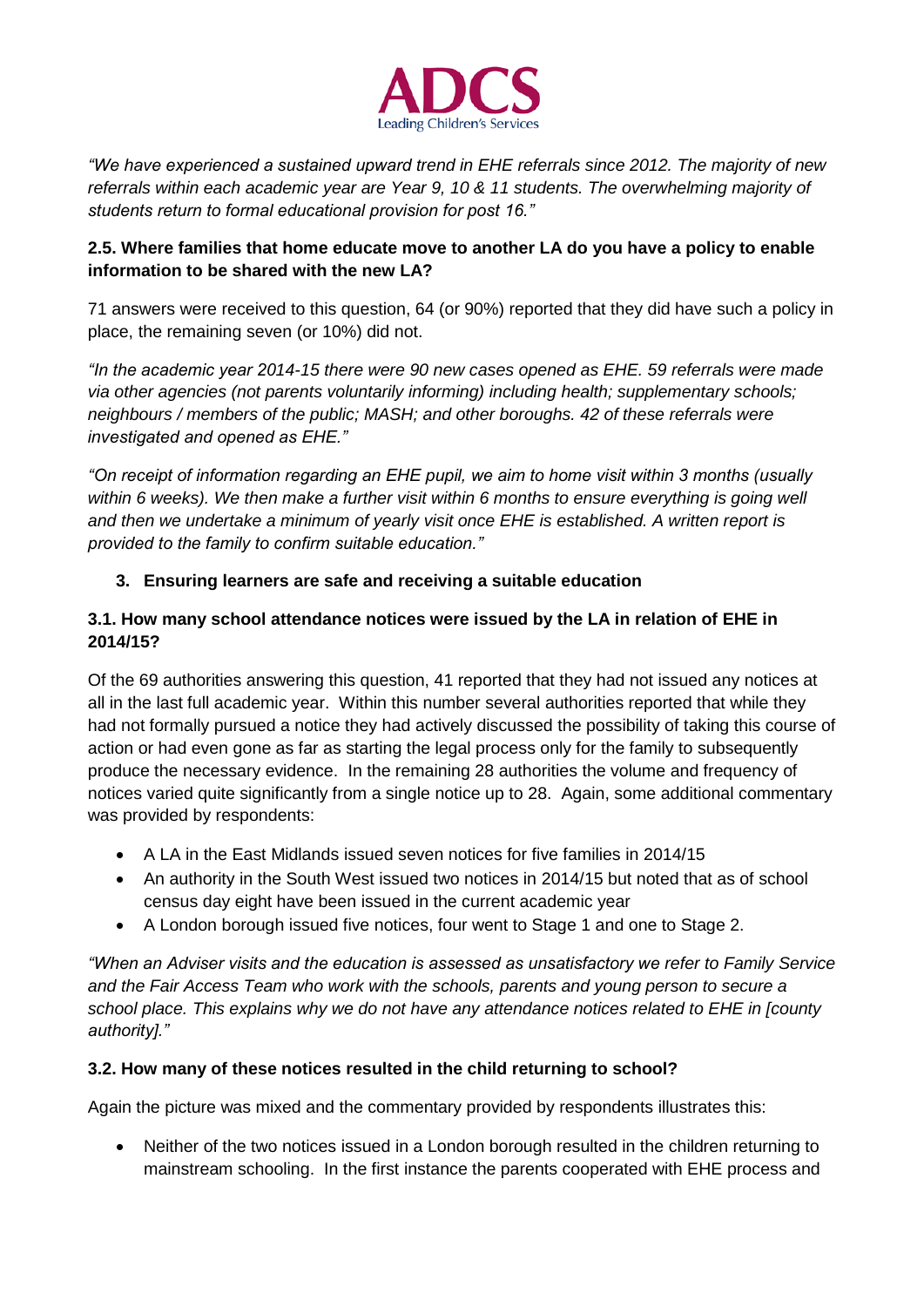

provided suitable evidence and in the second case the LA discovered that child had been on roll at an independent school for some time

- Seven of the 28 notices issued by an LA in the North East resulted in the child returning to mainstream education
- A LA in the Eastern region issued seven notices, in all cases the children returned to school.

### **3.3. What percentage of EHE learners are receiving early help; have a child protection plan; are a child in need or a child in care, as captured on census day?**

|             |                   | <b>Children in</b> | <b>Child</b>           | <b>Children in</b> |
|-------------|-------------------|--------------------|------------------------|--------------------|
|             | <b>Early Help</b> | <b>Need</b>        | <b>Protection Plan</b> | Care               |
| 0%          | 16                | 15                 | 28                     | 53                 |
| $1 - 10%$   |                   | 42                 | 34                     |                    |
| $11 - 20%$  |                   |                    |                        |                    |
| $21 - 30\%$ |                   |                    |                        |                    |
| $31 - 40%$  |                   |                    |                        |                    |

# **3.4. How many Section 17 Assessments, Section 47 enquiries and Child Protection Plans were completed for EHE learners during 2014/15 academic year?**

66 responses were received to the Section 17 question and 10 LAs stated that the EHE team either did not know or did not collect this data. A total of 514 Section 17 enquiries were carried out in the remaining 56 LAs - 12 respondents reported that no Section 17 enquiries had been carried out in the last full academic year in relation to home learners, figures provided ranged from  $0 - 84$ .

65 responses were received about numbers of Section 47 enquiries undertaken in 2014/15, seven respondents noted that the EHE team either did not collect or was not aware of this information. A total of 151 Section 47 Enquiries were carried out in the remaining 57 LAs – 17 respondents reported that no Section 47 Enquiries have been carried out in relation to home learners. Figures ranged from  $0 - 22$ .

68 responses were received about the numbers of EHE learners subject to a Child Protection Plan, four respondents reported they either did not know or collect this information. A total of 103 Child Protection Plans were put in place in the last full academic year for children educated at home. Figures ranged from  $0 - 8$ .

Some examples of responses received:

- A unitary LA in the West Midlands undertook 12 Section 17 Assessments for nine children in the last full academic year. Two Section 47 Enquiries were carried out for two separate children and one EHE child became subject to a Child Protection Plan in 2014/15. The LA's EHE population on school census day was 206.
- A county LA in the East Midlands undertook 22 Section 17 Assessments and 18 Section 47 Enquiries in 2014/15, no EHE learners entered care. The LA's EHE population was 511 on school census day.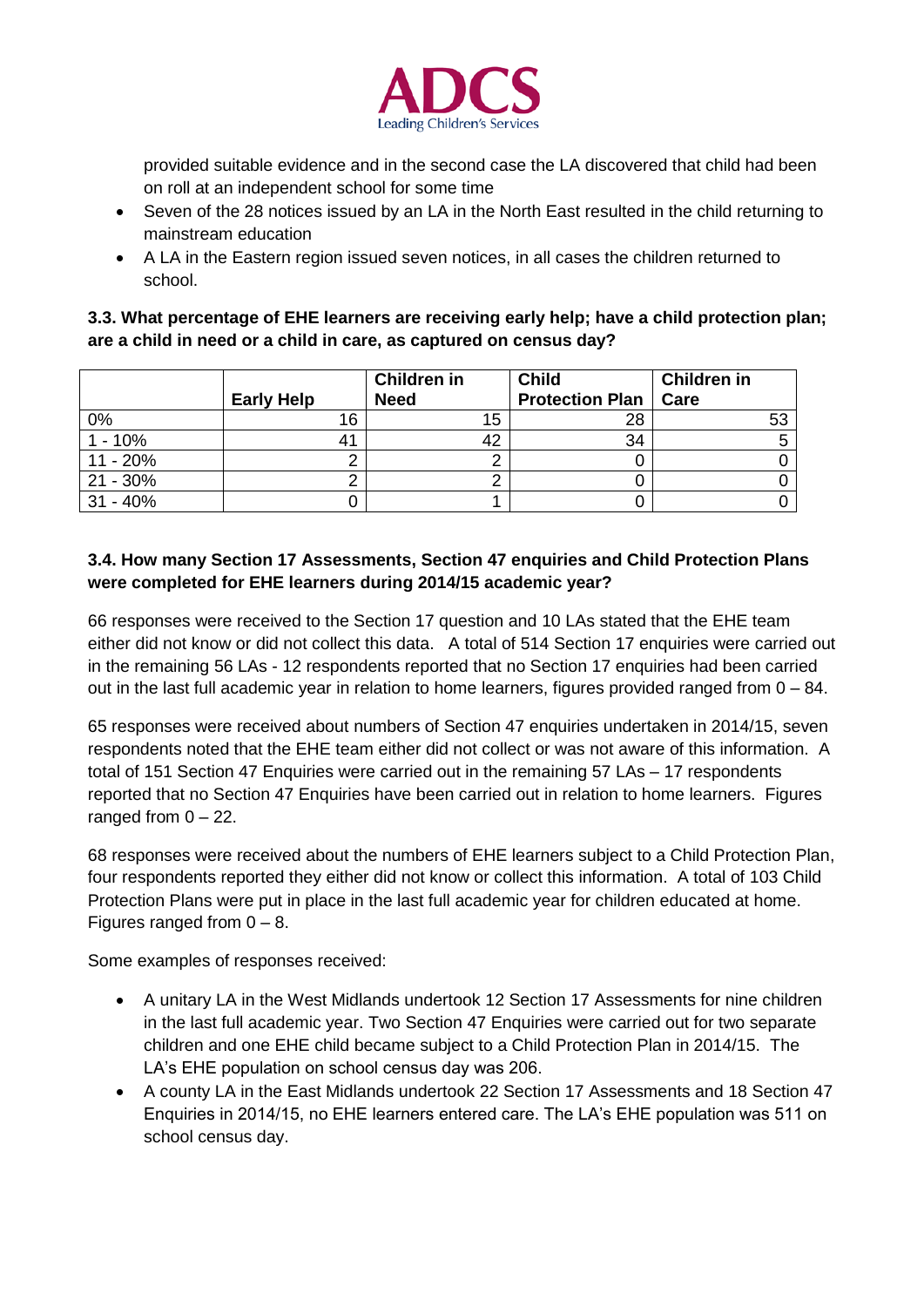

- A Southern county undertook 50 Section 17 Assessments, 14 Section 47 Enquiries and five children became subject to a Child Protection Plan in 2014/15, its EHE population on school census day was 709.
- A unitary in the Eastern region undertook 18 Section 17 Assessments, five Section 47 Enquiries and placed two EHE learners on a Child Protection Plan in 2014/15. The LA's total known EHE population of school census day was 306.
- A unitary authority in Yorkshire and Humber reported that no Section 17 or Section 47s were undertaken in 2014/15. However, the respondent noted that five had Child Protection Plans and that three of those children became looked after at the time they were home educated. The authority's EHE population was 114 on school census day.
- A London borough undertook 23 Section 17 Assessments of 15 children in 2014/15. 14 Section 47 Enquiries were undertaken and fewer than five children were placed on a Child Protection Plan. The borough's known EHE population on school census day was 98. The respondent provided some additional information in their survey return:

*"[London borough] rate per 10,000 section 17 assessments in their lifetime = 363 in whole population. In EHE population, section 17 assessments per 10,000 = 3163."*

*"[London borough with EHE population of 127] carried out eight Section 17 Enquiries in the last full academic year, as of school census day we have done 15 in the current academic year."*

*"[Unitary in South East with EHE population of 93] 7.6% of EHE learners are open to early help / have a child protection plan / are a child in need or are in care."*

## **3.5. Are you aware of EHE learners attending tuition centres in your area? If yes, do you have any concerns about these settings (safeguarding, health and safety or suitability of educational experience)?**

69 responses were received to this question. 39 LAs (or 56%) were aware of EHE learners attending tuition centres in the local area (or in a neighbouring borough in a small number of cases) while 30 LAs (or 44%) were not aware of this practice. It is possible the term 'tuition centre' has been interpreted differently by survey respondents:

### *"It is hard to determine and identify the groups of EHE parents who share teaching in one another's homes with varying numbers of children and rotating a timetable around the family homes."*

25 of the 69 respondents shared an overview of their concerns in relation to local tuition centres. Several noted that EHE families get together on a regular basis for young people to participate in variety of activities and experiences together but this is not via tuition centres. The LAs that actively knew of EHE learners attending tuition centres, education centres or unregistered schools tended to be in key city regions, particularly in the Greater London area:

*"On census day [London borough] had 23 children registered as home educated who are receiving education in Education Centres in [London borough] and other boroughs arranged by the parents, some in the belief that they were actually registered schools. We advise parents that these Education Centres are not registered schools. Ofsted could consider a mechanism for inspection of Education Centres."*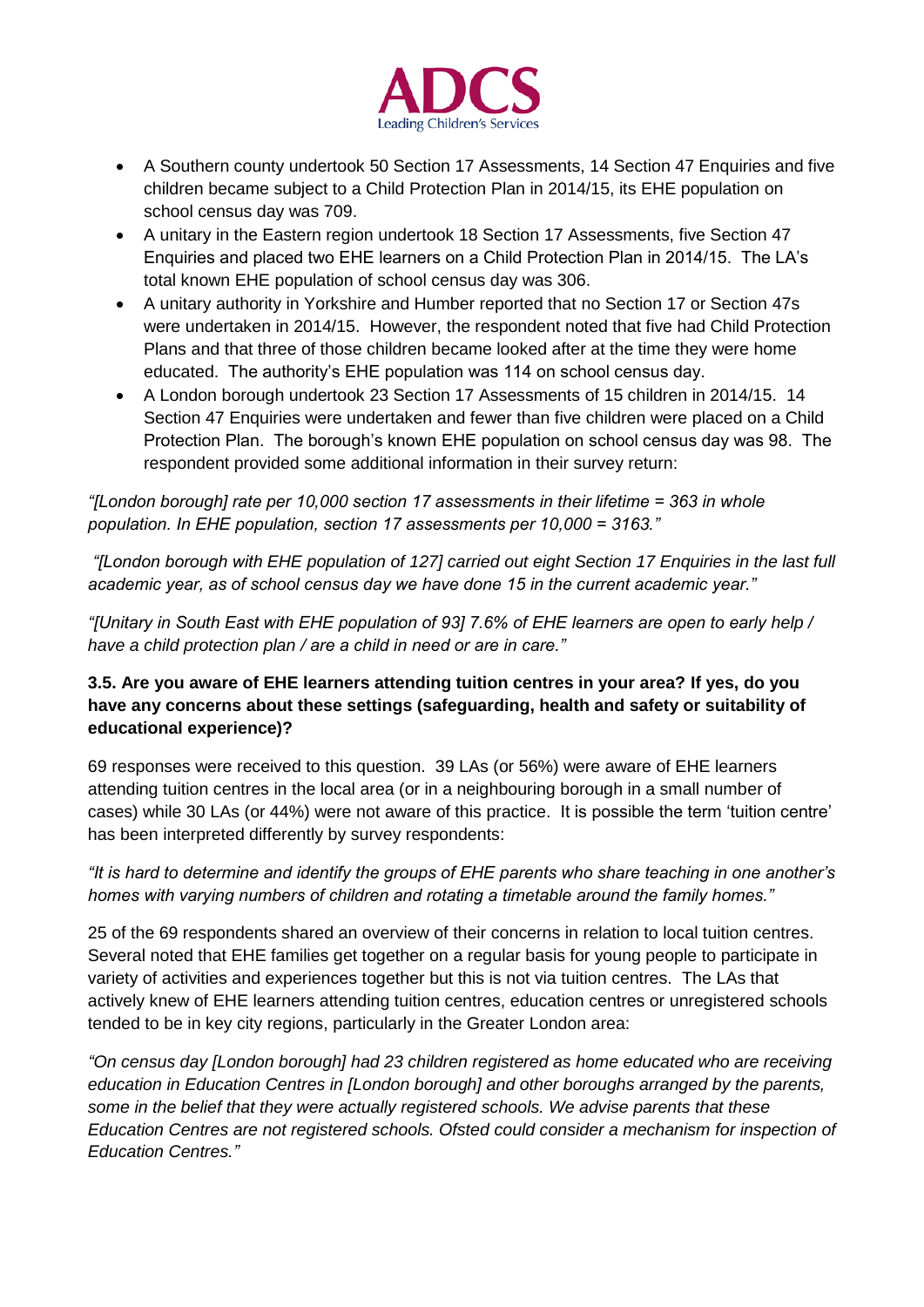

*"Approx 25% of young people on our EHE register are attending a supplementary school or tuition centre."*

### **3.6. Are you aware of EHE learners in your area attending unregistered schools? If yes, do you have any concerns about these settings (safeguarding, health and safety or suitability of educational experience)?**

70 respondents answered this question. 12 LAs (or 17%) reported that they were aware of EHE learners attending unregistered or 'illegal' schools in their own or neighbouring authority areas, while 58 (or 83%) were not aware of this practice.

15 respondents provided additional information here. Again, this issue seems particularly pressing in urban areas. An LA in the South East noted that: *"[No concerns] but we haven't physically visited or explored what is being delivered as we don't have the remit or authority to do this."* While an inner London borough reported that: *"We are in continuous dialogue with DfE Independent and Boarding Team about the unregistered settings in our borough."*

*"A Letter was sent from the Operational Director of Early Help and Education in 2015 to the proprietor of an unregistered school. This outlined concerns following a visit by the [London borough] LSCB Training Coordinator. Concerns about the setting were, failure to adhere to planning, safeguarding and health and safety rules. A letter was sent by the Education Welfare Service in 2015 to parents with children attending this school advising that [London borough] Council does not recommend that any parent sends their child to an unregistered school. The above concerns are being monitored and followed up by the DfE's Independent Education and Boarding Schools Team."*

Other respondents, from predominantly urban areas again, reported concerns about the physical environment of unregistered schools in their area, the lack of checks and balances available to the LA and the limited curriculum which has an emphasis on particular cultural or religious subjects.

# **4. Resources**

### **4.1. What is your annual budget (and actual spend, if available) for EHE services?**

66 responses were received to this question. Budgets varied significantly, ranging from zero up to £202,000. Six LAs reported that there was no dedicated EHE budget and it was part of the wider school improvement budget, for example, or pupil support funding. Several authorities reported they did not have dedicated EHE staff. Instead, this work formed part of a general advisory role. A significant proportion of LAs reported that the budget allocated largely covered staffing time only.

# **4.2. Number of full time equivalent (FtE) staff working in this area?**

63 respondents answered this question. 25 (or 40%) of authorities reported that they had a single member of staff dedicated to EHE and 10 LAs (or 16%) had two FtEs. 24 LAs (or 38% of respondents) said they had less than one member of staff e.g. a unitary LA in Yorkshire and Humber had 0.5 FtE, a London borough had 0.5 FtE coordinator and 0.5 FtE consultant while a unitary in the North West had one FtE advisor and 0.5 FtE administrator. At the other end of the scale a rural authority reported that: *"We have 60 FtE Family Outreach Support Workers who, as part of their job role, have a wide remit, including EHE."*